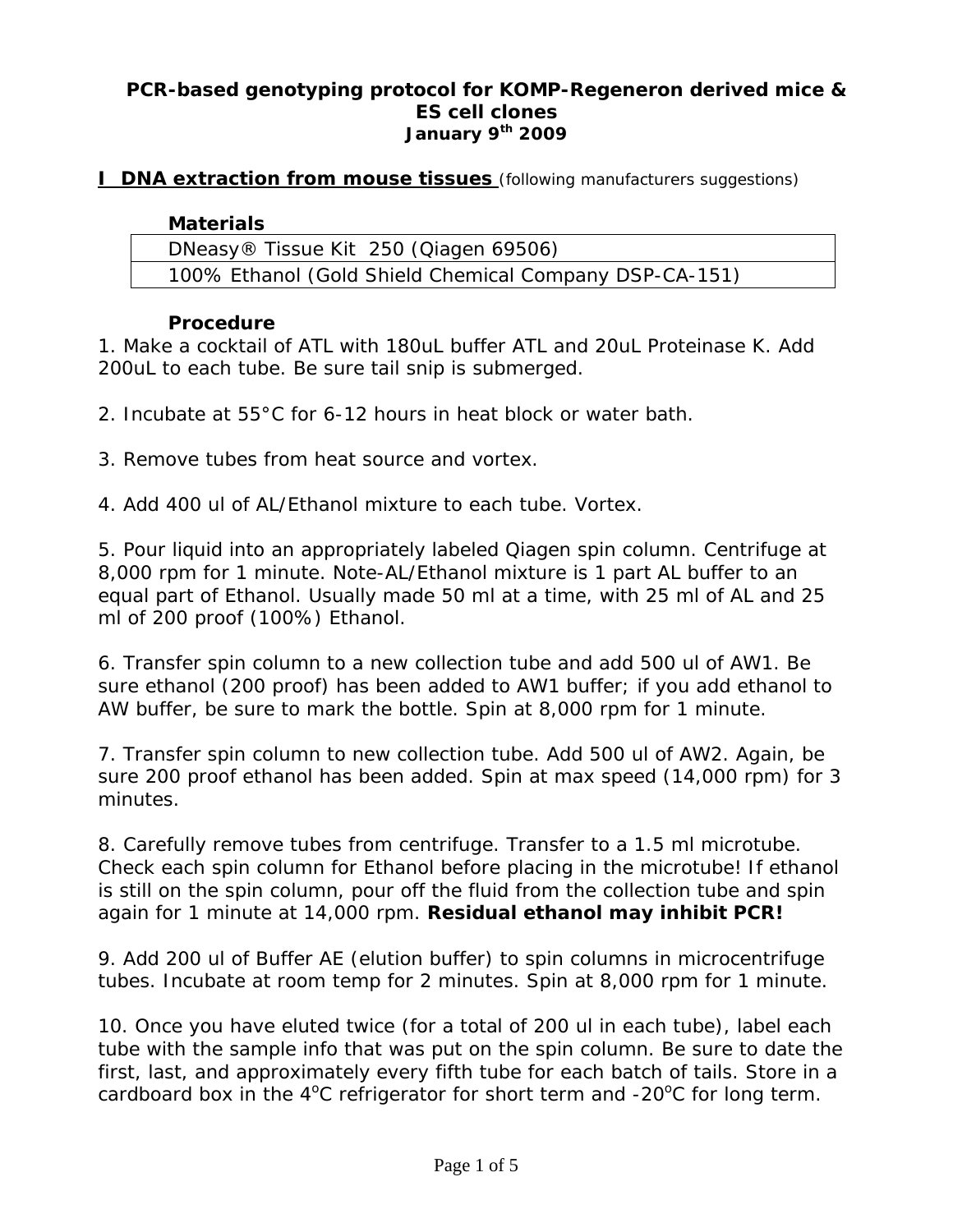# **II PCR strategy and reaction**

### **Oligo design**

Design a "common" forward direct oligo in the upstream arm of homology ~150bp from non-genomic selection cassette.

Design a reverse compliment oligo in the non-genomic selection cassette ~150bp from upstream junction to arm of homolgy

Design a reverse compliment oligo to the "common" forward direct oligo that will give ~400-500bp amplicon. Design this of published wild type contig and be sure wild type and mutant amplicons will differ in size.

# **Existing Oligos (clone identification)**

5' Universal LacZ-Rev: GCTGGCTTGGTCTGTCTGTCCTA

3' Universal Neo-Fwd: GCAGCCTCTGTTCCACATACACTTCA

Use the 5' Universal paired with "SU" gene specific oligo

Use the 3' Universal paired with "SD" gene specific oligo

### **Access to vector data**

1. From http://www.KOMP.org type official gene symbol into search bar and click on correct gene symbol when list populates.

2. Click on the 7 digit project ID "VGXXXXX" relating to your order. This page will show expected amplicon size from existing oligo PCR.

| kdawson Logged In                                                                    | <b>Knock Out Mouse Project</b><br><b>MyKOMP</b><br>Home | <b>KOMP Repository</b><br>1-888-KOMP-MICE<br><b>Utilities</b><br>Logout<br>Storage                                                                             | <b>Reports</b><br>Projects                                                | <b>DCC</b><br>Catalog           | Blog         |                 |                                                                 |                                                            | e.g. Sirt2, Sir*, Sirt1 or Si<br>ENSMUSG00000015<br>OTTMUSG000000172<br><b>Advanced S</b><br>You have 6 |
|--------------------------------------------------------------------------------------|---------------------------------------------------------|----------------------------------------------------------------------------------------------------------------------------------------------------------------|---------------------------------------------------------------------------|---------------------------------|--------------|-----------------|-----------------------------------------------------------------|------------------------------------------------------------|---------------------------------------------------------------------------------------------------------|
| <b>Nat8l</b><br>N-acetyltransferase 8-like<br>MGI: 2447776 (Current, syntenic, Gene) |                                                         |                                                                                                                                                                | Ensembl: ENSMUSG48142 (Nat8l)<br>34340k<br>NM_001001985_MGI:2447776_Nat81 |                                 |              |                 | NCBI: 269642, 100040427<br>CCDS: 19210, 19210.1<br>OMIM: 610647 |                                                            |                                                                                                         |
| <b>Pi</b>                                                                            | <b>Design</b><br>Pre-pipeline                           | ie Status Summary: Velocigene: ES cell colonies screened / QC positives   KOMP Target: Yes   Up to date as of 01/09/09<br><b>Vector</b><br><b>Construction</b> | <b>ESC</b>                                                                | Germline<br><b>Transmission</b> | Cryo-        | <b>Register</b> | <b>Nominate for</b><br><b>Priority</b>                          | $UCSC: Chr.5:34,339,355-34,348,563(+)$                     |                                                                                                         |
| VG11213                                                                              | <b>Strategy</b>                                         |                                                                                                                                                                | Electroporation<br><b>ESC QC</b><br><b>Positives</b>                      |                                 | preservation | Interest        | <b>Targeting</b><br><b>Order ESC</b>                            | <b>Order Mice via</b><br><b>Injection/Cryo</b><br>recovery |                                                                                                         |

3. Blast this sequence and align against genomic contig to characterize wildtype sequence that would be used for the wild type oligo design.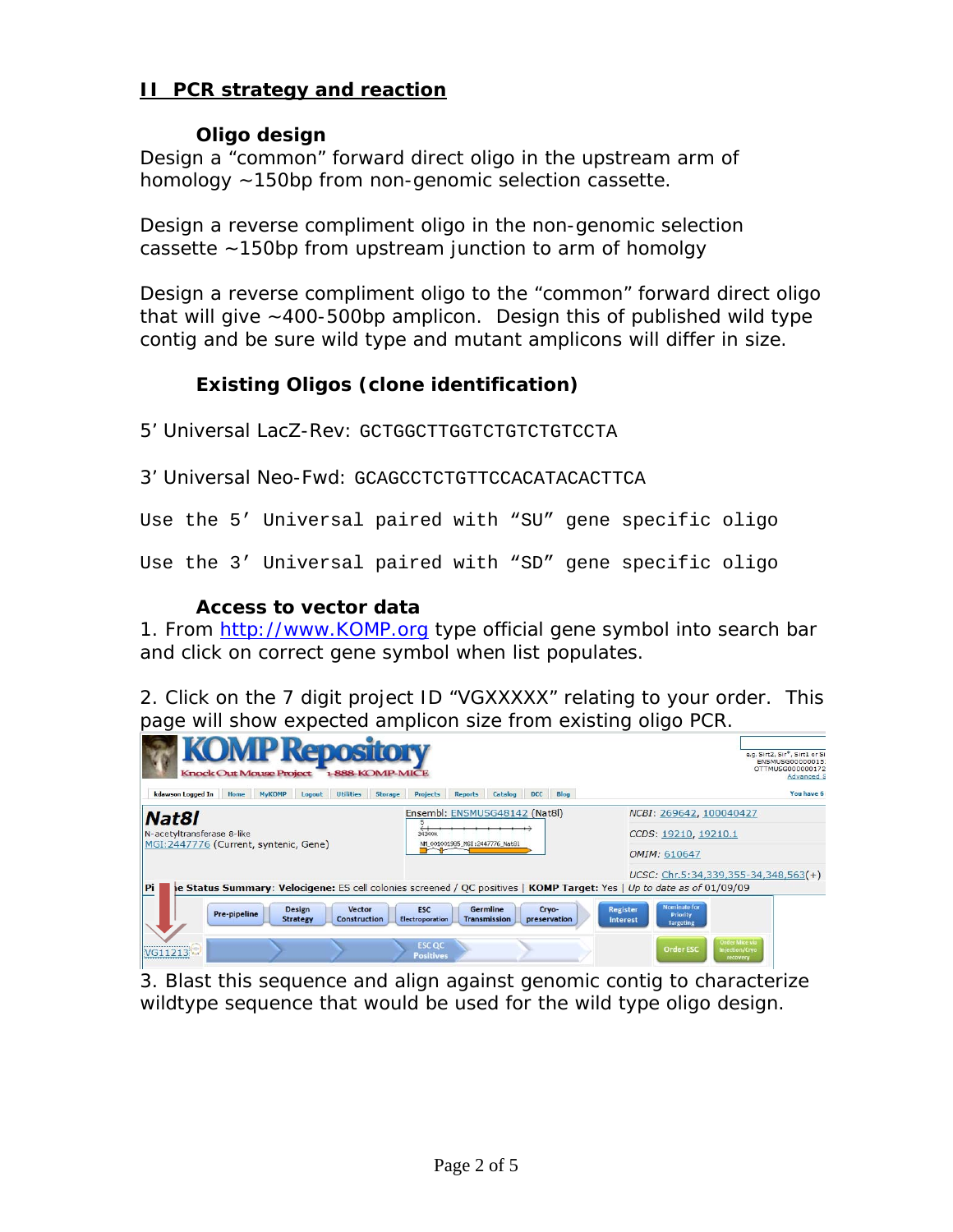# **Materials and equipment**

AmpliTaq® DNA Polymerase w/ 10X Buffer II (ABI N808-0156)

dNTP set (Fisher BP2564-4)

Peltier Tetrad2 thermal cycler (BioRad).

Oligos (Sigma Genosis)

# **Procedure**

1. Prepare the following master mix on ice:

| <b>Components</b>                | Volume per rxn |  |  |
|----------------------------------|----------------|--|--|
| Molecular grade H20              | 18.6 ul        |  |  |
| 10 X PCR buffer II               | $2.5$ ul       |  |  |
| 25mM MgCl                        | $1.7$ ul       |  |  |
| dNTP (10mM each)                 | $0.5$ ul       |  |  |
| Oligo's (20uM each)              | $0.5$ ul       |  |  |
| Amplitaq <sup>®</sup> Polymerase |                |  |  |
| (5U/UL)                          | $0.2$ ul       |  |  |
| total master mix                 | 24 ul          |  |  |

2. Briefly vortex master mix and transfer 24uL of to each 200ul thin walled reaction tube on ice.

- 3. Briefly vortex DNA and input 1uL of ~100 ng DNA into reaction tube.
- 4. PCR with the following thermal conditions

| Temp           | <b>Duration</b>   | <b>Repetitions</b> |
|----------------|-------------------|--------------------|
| 94 °C          | 5 min             | 1x                 |
| 94 °C          | $15 \text{ sec}$  | 10X (decrease      |
| $65^{\circ}$ C | 30 <sub>sec</sub> | 1C/cycle)          |
| $72^{\circ}$ C | 40 sec            |                    |
| 94 °C          | 15 <sub>sec</sub> |                    |
| $55^{\circ}$ C | 30 sec            | 30X                |
| $72^{\circ}$ C | 40 sec            |                    |
| 72 °C          | 5 min             | 1x                 |
| $15^{\circ}$ C | forever           |                    |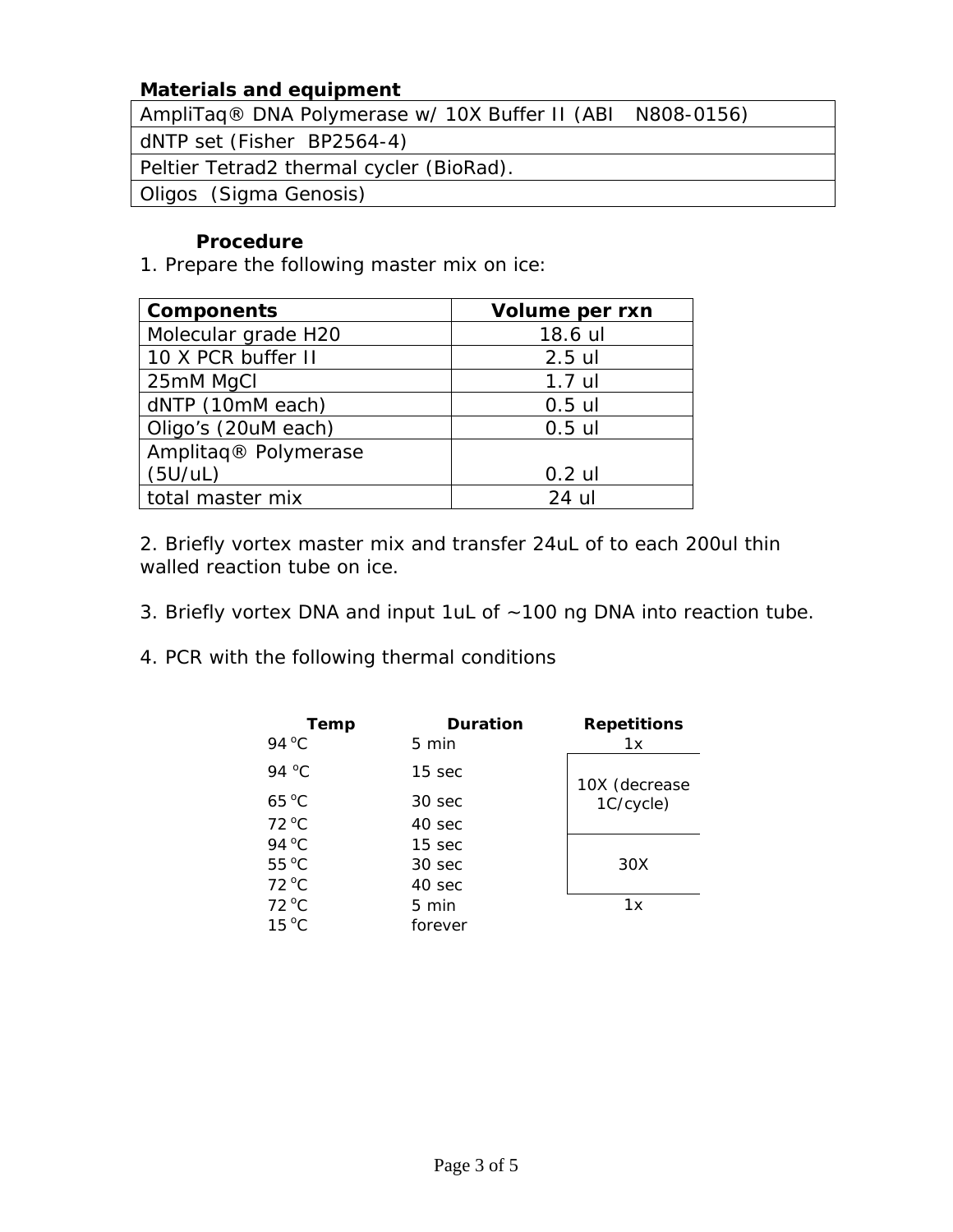# **III Data Analysis**

### **Materials and Equipment**

| Loading Dye (15ml glycerol; 35ml H20, 125mM each Bromophenol |
|--------------------------------------------------------------|
| Blue/Xylene Cyanol).                                         |
| 1 Kb plus DNA Ladder (Invitrogen 10787-026)                  |
| GenePure LE Agatose (ISCBioExpress E-3120-500)               |
| Gel Logic Imaging System 100 (Kodak)                         |

# **Procedure**

1. Prepare a 1.5% TBE Agarose gel with 0.25ug Ethidium Bromide per ml agarose (non toxic comparable would be SYBRsafe, Invitrogen S33102).

- 2. Line pipette tips with Loading Dye and mix with finished PCR reaction.
- 3. Inject 50% reaction volume into well (12.5 ul).
- 4. Run gel at 120 volts for 1.5 hours in TBE.
- 5. Image under UV and adjust and store image for record.

6. Controls: non-template control, isogenic wild type, 1kb plus ladder. (positive control if available).